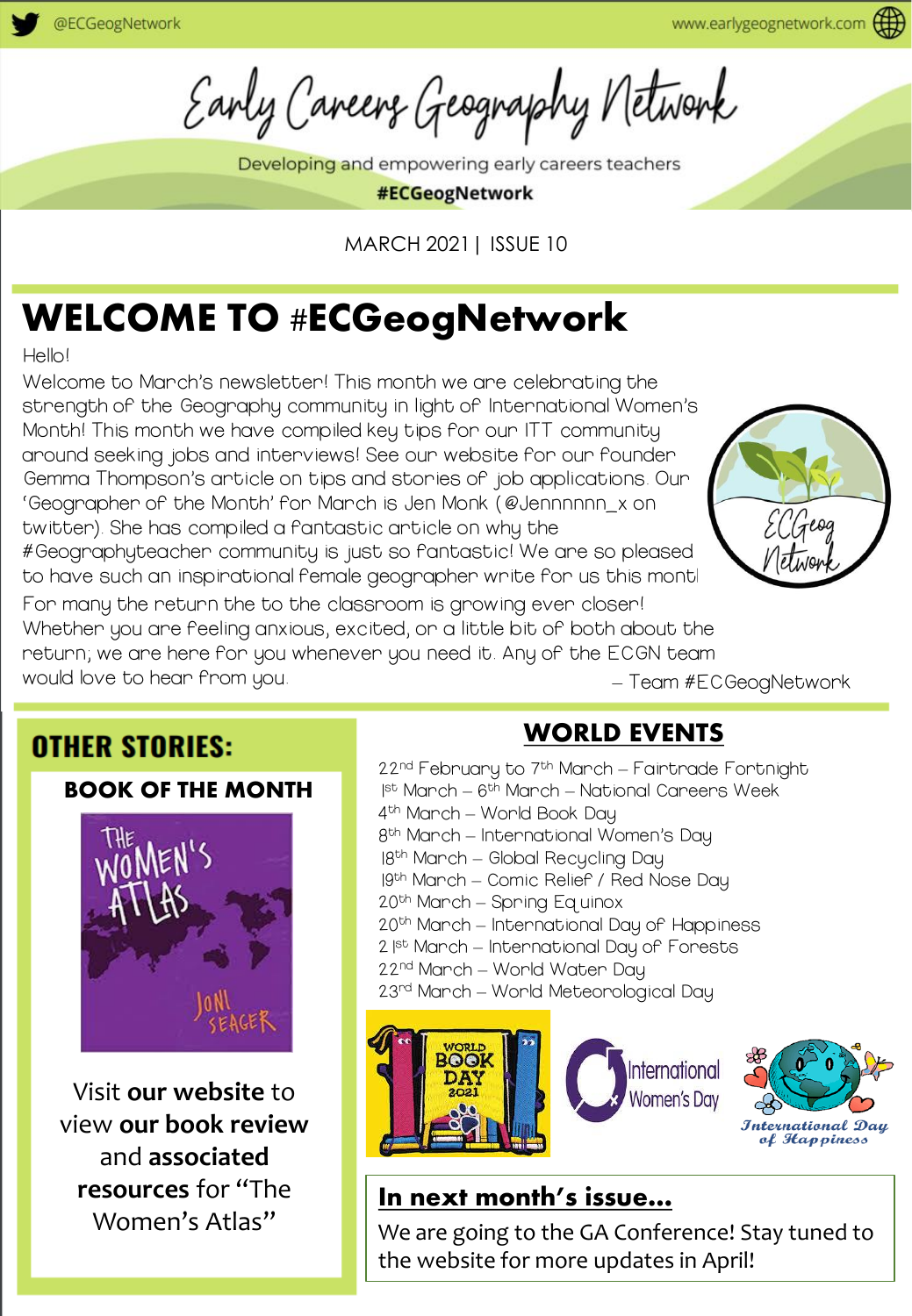## **Why the #GeographyTeacher community are brilliant… By Jen Monk** Social Media

I will start by saying how honoured I feel to be asked to contribute (such a tiny part) to such a wealth of brilliant resources for the ECGN and I can honestly say I wish the Geography networks that exist today, were there 11 years ago when I was an NQT.

@Jennnnnn\_x



**Website:** [https://jennnnnnnnn.](https://jennnnnnnnn.wordpress.com/) wordpress.com/

Perhaps something many do not know, is that I began my teaching career at a particularly low point. I had left university after applying for my PGCE (while an undergraduate) securing a place and then due to funding the course did not run. I could have joined the history course, but I was first and foremost a Geographer so decided to defer a year instead. I ended up in a job I absolutely hated, working for an education company designing online software (HA – it's like I should have known I'd need this for 2020!) if you have ever worked for a well-known supermarket beginning with S and completed a health and safety course, its highly likely I designed it! I ended up applying (secretly) for a PGCE the year after graduating and my interview was the day after I was made redundant - if there has ever been a sign! Needless to say I got on the PGCE and 12 Years later, here I am.

I wanted to share my story as I feel social media allows us to believe everyone has an easy journey into teaching, people get the first job they apply for etc.

I feel incredibly lucky to be where I am today, it hasn't come without hard work, determination and ambition but I still count myself lucky that not only am I teacher and a HOD but also I have been part of a brilliant group of people working hard to create an online community of Geography Teachers.

I applied for 16 jobs as a PGCE student (when at the time most positions saw over 50 applications) and got the job at interview number 14. I seemed to come a 'close second' every time with limited feedback – but eventually I got there. The job I accepted was a maternity contract, – two temporary contracts later and I was made permanent. I then became Deputy Head of Department in Year 3 and acted as HOD during Maternity cover in Year 4/5. I absolutely loved my first school and learnt so much from the fantastic team there.

However, it was while teaching Year 12 and trying to get them a bit more involved in 'real world geography' that I started a Geography Twitter, it began as a school account and I then set up my own account, finding that lots of brilliant teachers shared ideas, blogs and resources that influenced my practise. Those teachers I followed on twitter, there was not that many of us back then, hugely shaped my practise and I am genuinely grateful for the confidence they helped me build that led to me sharing resources. It has since become a bit of a bug and I always try to share resources back to help those who helped me all those years ago.

I like to encourage others to get involved, sharing anything that helps as for me it does not need to be judged by Ofsted as outstanding. If it makes a difference to the children you teach, its likely to help someone else.

Jen's Article continues on the next page…